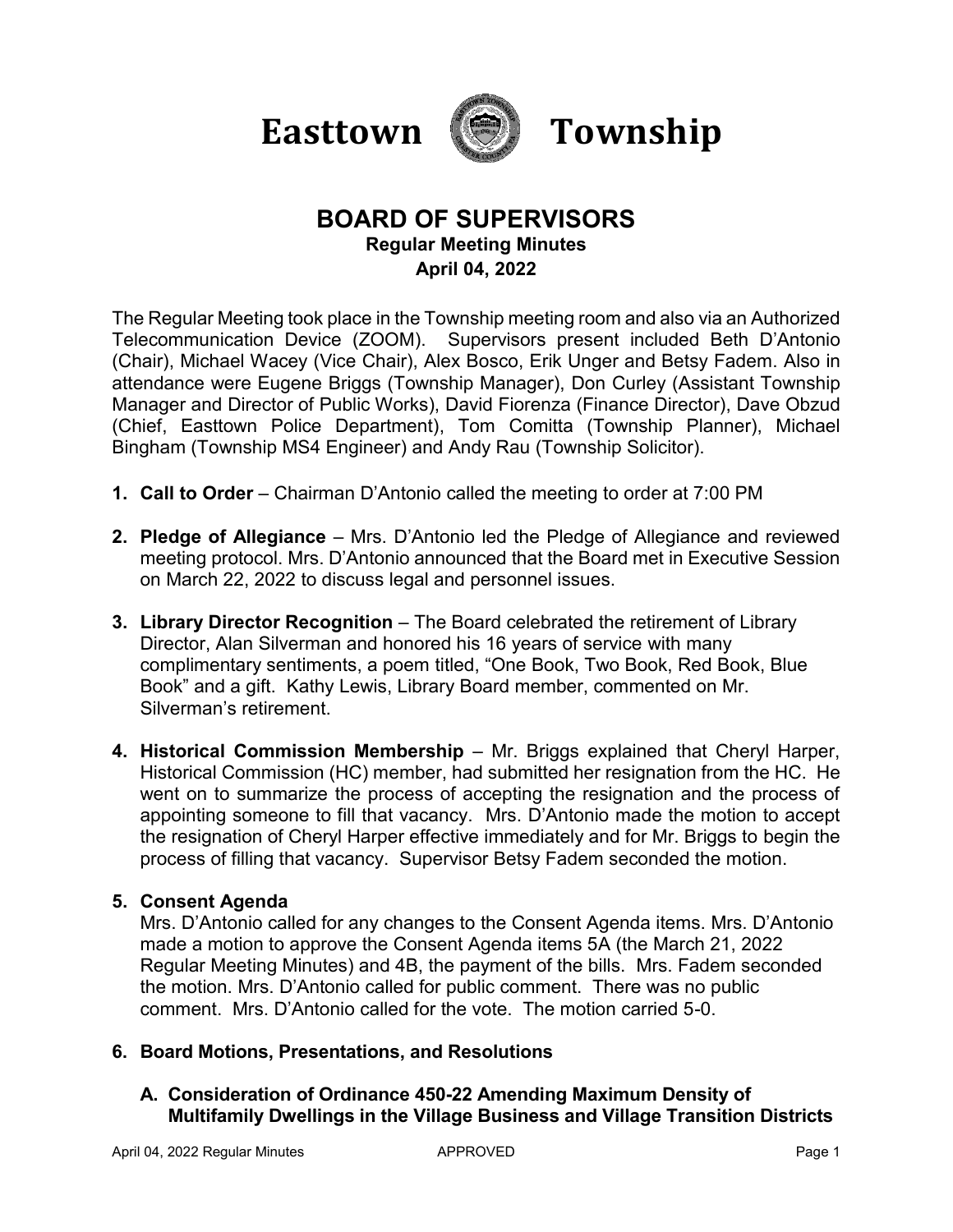Solicitor Andy Rau summarized the steps taken to properly advertise and notify the interested parties regarding this amendment. He noted the changes to the density as follows: Dwelling, Multifamily in the VB (Village Business) District – 16 dwelling units per acre of net lot area; Dwelling, Multifamily, including Townhouse, in the VT (Village Transition) District – 12 dwelling units per acre of net lot area. Mrs. D'Antonio made a motion to adopt Ordinance 450-22, further amending Section 455-24.K providing for a maximum density of multifamily dwellings in the VB and VT Districts to 16 dwelling units per acre of net lot area in the VB (Village Business) and 12 dwelling units per acre of net lot area in the VT (Village Transition) District. Supervisor Erik Unger seconded the motion. The Board discussed this amendment. Mrs. D'Antonio called for public comment. Tom Comitta commented on the Ordinance amendment. Mrs. D'Antonio called for the vote. The motion carried 4-1 with Mrs. Fadem voting nay.

- **B. Consideration of 1993 Recreation, Open Space, and Environmental Resources Plan** – Mr. Briggs summarized that this was a continuation from the discussion started at the March 7<sup>th</sup> Board of Supervisors meeting where the Board decided to proceed with the Township Planner's (Tom Comitta and Associates) proposal to update the Recreation, Open Space and Environmental Resources Plan. Mr. Briggs outlined the additions to Mr. Comitta's original proposal. Mrs. Fadem suggested reducing the number of members on the task force. The Board agreed to seven members in total: 3 from the community; 1 from the Board, 1 from the Planning Commission 1 from the Parks and Recreation Board and 1 from the Environmental Advisory Council. Mrs. D'Antonio made a motion that the Board of Supervisors move forward with Mr. Comitta's proposal to update the Recreation, Open Space and Environmental Resources Plan at a cost not to exceed \$66,000 and to start the process to appoint members to the task force. Mr. Unger seconded the motion. Mrs. D'Antonio called for public comment. There was no public comment. Mrs. D'Antonio called for the vote. The motion carried 5-0.
- **C. Receive Municipal Separate Storm Sewer System (MS4) Update** Mr. Don Curley presented this agenda item noting that the technical and financial requirements of the 5-year MS4 permit issued by the State are becoming increasingly significant. The current permit runs from July 2020 through June 2025 and has retained all of its past requirements with some new state requirements and costs which Mr. Curley outlined for the Board. The Board discussed the update and asked questions of Mr. Curley and Mr. Rau. Mrs. D'Antonio called for public comment. There was no public comment.
- **D. Consideration of Professional Service Agreement for Municipal Separate Storm Sewer System Permit (MS4) Project Number 2** – Mr. Curley presented this project (a bioswale on South Leopard Road) which is a component of the Township's MS4 permit. The swale is intended to satisfy one of the requirements of the Township's MS4 permit and is part of a plan to control sediment. It has been approved by the DEP. The first step in the project is to approve the PSA (Professional Service Agreement) for design, preparation of bidding documents and construction phase services for the construction of the bioswale on S. Leopard Road. Mr. Michael Bingham, Township Engineer, was on hand to present details of the project and answer questions from the Board. Mr. Bosco made a motion that the Board of Supervisors approve the Professional Services Agreement as presented. Mrs. Fadem seconded the motion. Mr. Curley will provide the Board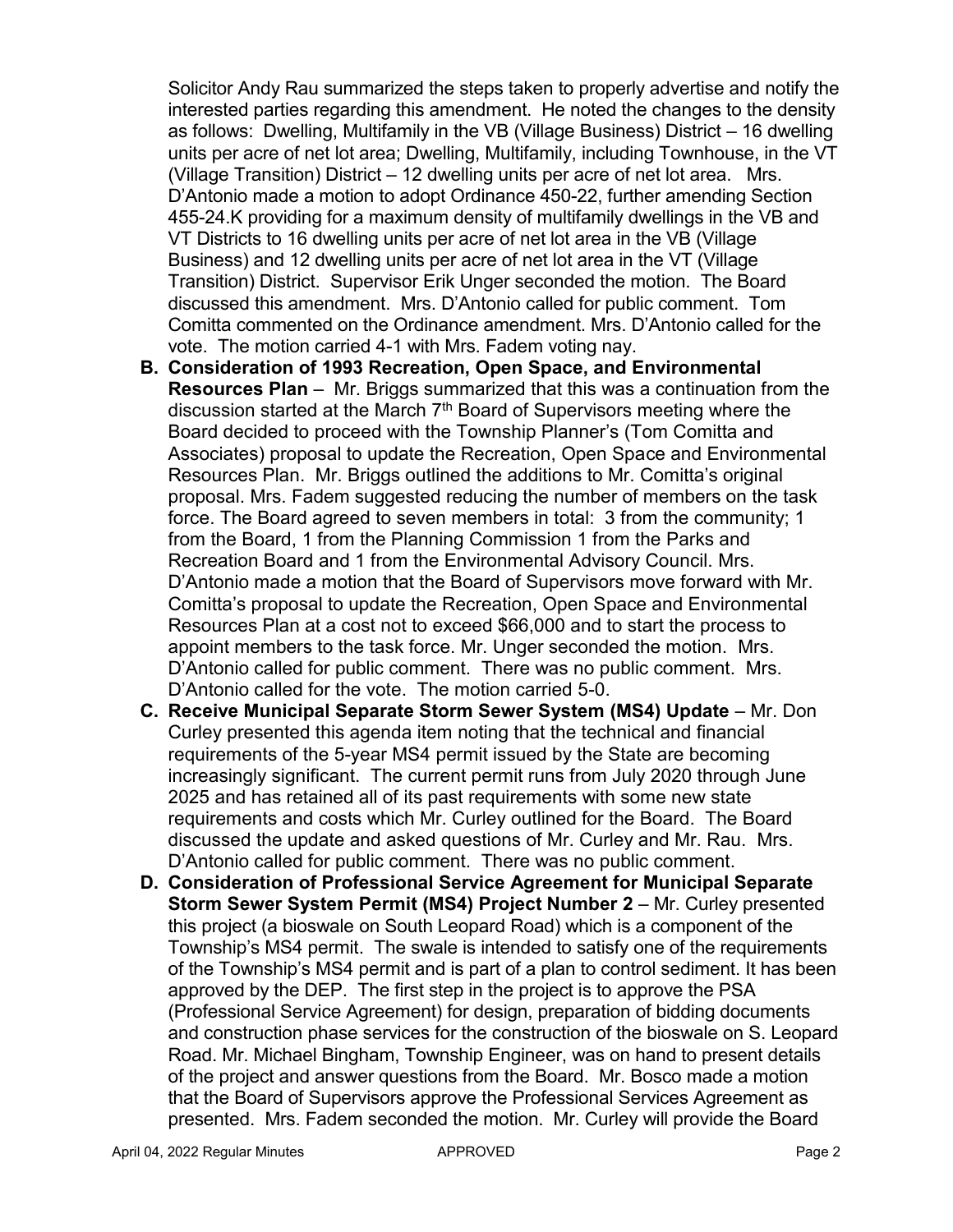members with a copy of the specifications. Mrs. D'Antonio called for public comment. There was no public comment. Mrs. D'Antonio called for the vote. The motion carried 5-0.

- **E. Consideration of Issuing Request for Proposals for Municipal Separate Storm Sewer System Permit Project Number 1 – Mr. Curley and Mr. Bingham** presented this agenda item noting that this project is also part of the MS4 permit. The project is a bioswale at the Greens and the next step in the process is for the Engineer to issue the Request for Proposals. Mr. Bosco made a motion that the Board of Supervisors authorize the Staff to issue the Request for Proposals. Mrs. Fadem seconded the motion. Mrs. D'Antonio called for public comment. Margaret Dalesandro, 610 Clovelly Lane, commented on the replacement of any brush that is removed as part of these projects. Mrs. D'Antonio called for the vote. The motion carried 5-0.
- **F.** Consideration of Streets for Paving Using Liquid Fuels Mr. Curley presented this agenda item noting that the list of proposed streets was provided in his cover memo dated March 29, 2022. Mrs. Fadem made a motion that the Board of Supervisors approve the list of streets to be paved and authorized the staff to issue the Request for Proposal. Mr. Bosco seconded the motion. Mrs. D'Antonio called for public comment. Kate Goddard, 1230 South Leopard Road, commented on the South Leopard paving. Mrs. D'Antonio called for the vote. The motion carried 5-0.
- **G. Consideration to Appoint Joyce DeYoung to the Historical Commission with a term expiring December 31, 2023** – Mr. Bosco presented this agenda item and made the motion that the Board of Supervisors appoint Joyce DeYoung to the Historical Commission with a term expiring on December 31, 2023. Mrs. Fadem seconded the motion. Mrs. D'Antonio called for public comment. There was no public comment. Mrs. D'Antonio called for the vote. The motion carried 5-  $0<sub>l</sub>$

### **6. Departmental Reports**

- **A. Township Manager** Mr. Briggs summarized his report and answered questions from the Board members. He noted that the next special meetings to discuss the Omnibus Code Amendments will be on May 12 (Policy-related and Noise amendments) and May 24 (Bees).
- **B. Public Works** Mr. Curley presented his report and answered questions from the Board.
- **7. Regular Township Business** Since there was nothing pulled from the consent agenda, there was no regular Township business to discuss.

### **8. Other Business**

**A. American Rescue Plan Act (ARPA) Funds Proposed Allocation – Mr. Briggs** presented this agenda item explaining which items qualify for ARPA funds and the timeline for the allocation and spending of these funds. The Board discussed how to budget and spend these monies. After discussion, the Board was tasked with reviewing the list for discussion at an upcoming Board of Supervisors Meeting.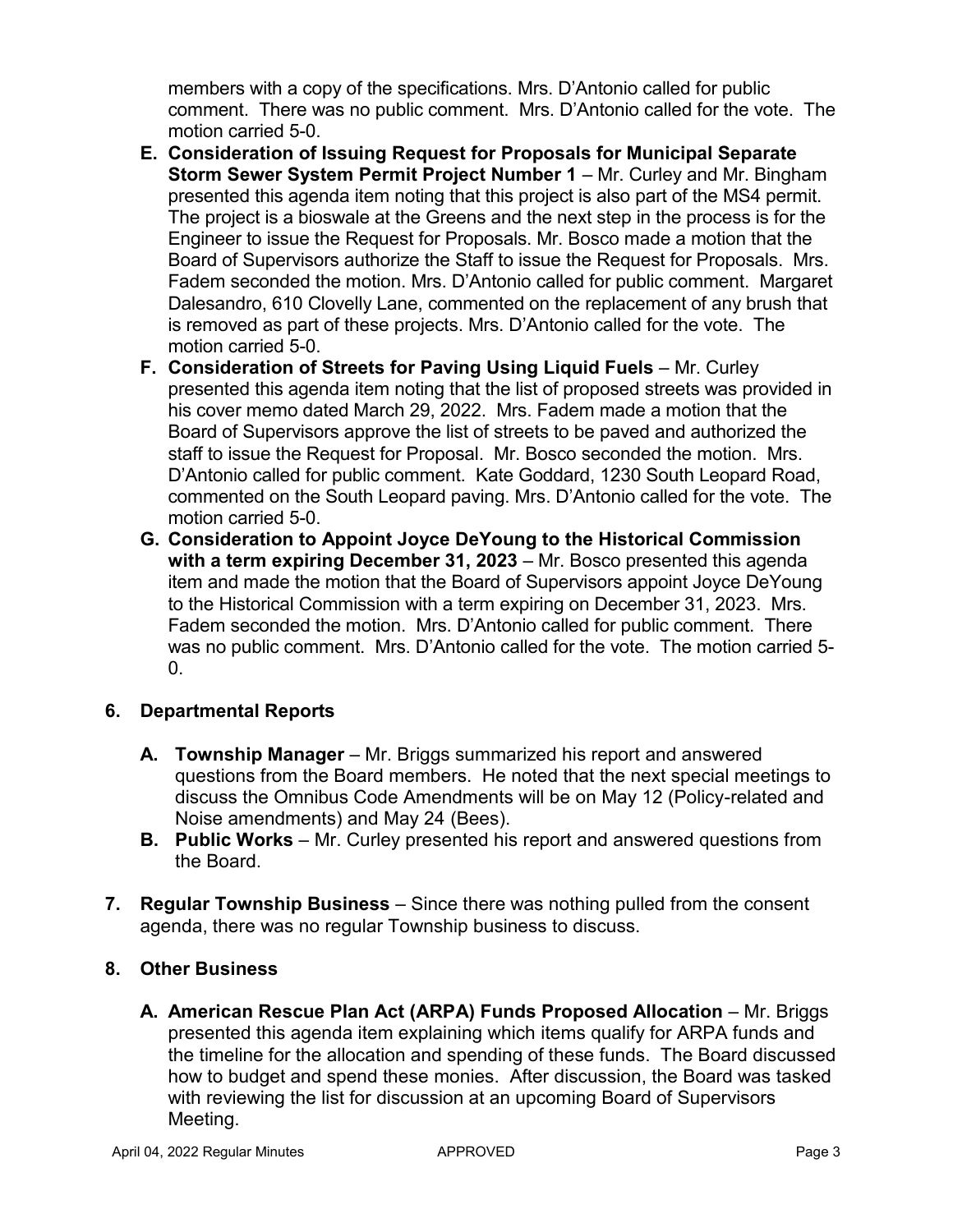- **B. Connecting Upstream and Downstream Communities within the Darby-Cobbs Watershed Participation Agreement** –The Environmental Advisory Council (EAC) is championing this program, recommending that Kate Goddard, EAC member, join the Watershed Partners Team. The goals of the Team are: to explore how upstream land use and cover, flood plain restoration and nature based stormwater management techniques impact floor risk downstream; raise public awareness and knowledge of the cause of flooding; position community members as local experts and to build adaptation planning capacity. Participation will involve about 7 meetings in total and members are required to attend all meetings. It was noted that this is a 5-year commitment. The Board agreed to have Ms. Goddard participate in this program and thanked the EAC and specifically Ms. Goddard for her participation.
- **C. Letter of Support for East Whiteland Township's Route 30 Corridor Improvement Project (Road Diet)** – Mr. Briggs outlined that the letter of support will be included in East Whiteland's grant application for this project. The consensus of the Board is that Mr. Briggs should sign the letter noting how positive it will be to have an example of a road diet in close proximity.
- **D. Other:** The Board discussed Annual reports from the ABCs.

# **9. Announcements**

Mrs. D'Antonio read the following announcements: The following meetings are scheduled and will be held in the Township meeting room with an option to attend the meeting virtually. Please visit the Township website at [www.easttown.org](http://www.easttown.org/) to find information on how to view and participate in each of the meetings and for up to date information on all Township activities.

- Planning Commission, April  $5<sup>th</sup>$  at 7:00 PM with a Workshop meeting beginning at 6:30 PM
- Easttown Citizen's Advisory Committee, April 11<sup>th</sup> at 6:15 PM
- Municipal Authority, April  $12<sup>th</sup>$  at 7:00 PM
- Historical Commission Meeting, April 13<sup>th</sup> at 7:00 PM
- Board of Supervisors Meeting, April 18<sup>st</sup> at 7:00 PM
- Please note that the Township office is closed on Good Friday, April 15<sup>th</sup>.
- The Easttown EAC will be hosting a Native Plants Workshop at the Library on April 5<sup>th</sup> at 6:30 PM. Participants are welcome to join in person or via Zoom. Please register at [easttown@easttown.org.](mailto:easttown@easttown.org)
- The Chester County Solid Waste Authority is hosting a Household Hazardous Waste Event in Phoenixville on Saturday, April 9<sup>th</sup>. Registration is required. Visit the Township website for more information and to register.
- Please support the Paoli Fire Company's Flower sale which is going on April  $15<sup>th</sup>$  – April 17<sup>th</sup>. Visit their Facebook page to find out more information.
- The Easttown EAC is hosting a clean-up of the Darby Creek in 4 locations throughout the Township on April 23<sup>rd</sup> at 9 AM. Children are welcome. Please sign up using the sign-up links available on the Township website.
- Mrs. Fadem noted that World Culture Day for the Community will be held on April 29, 2022 at the T/E Middle School. This event will be advertised on the Township website.